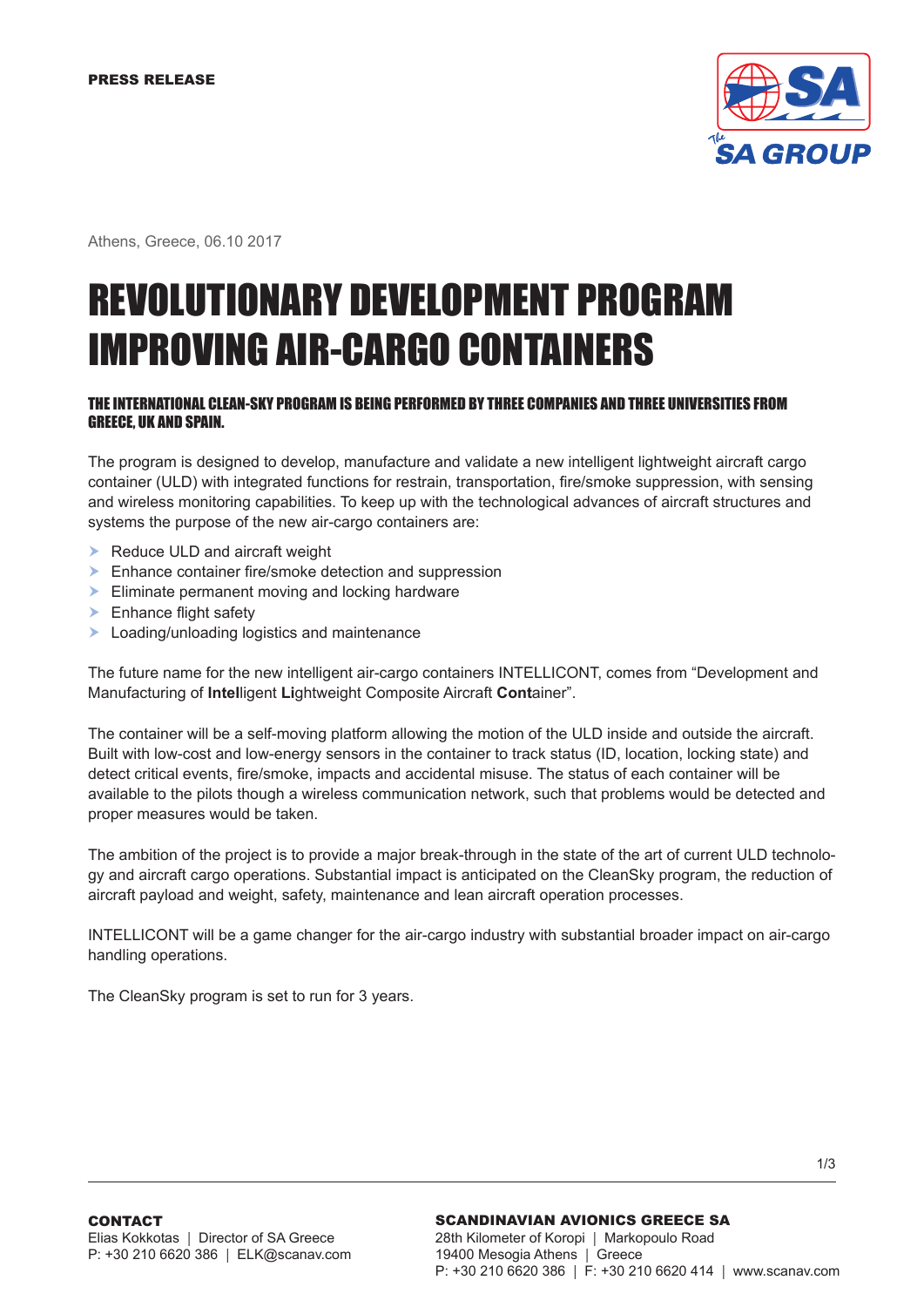# THE ASSOCIATION OF COMPANIES AND UNIVERSITIES CONSISTS OF:



# SCANDINAVIAN AVIONICS GREECE SA – MEMBER OF THE SA GROUP

Scandinavian Avionics Greece SA (SA Greece) is located with two departments in Athens, **SA GROUP** Greece.

With both the EASA Part-145 approval and the ISO 9001 certification SA Greece is able to perform FBO services, as well as Line- and Base Maintenance in a wide variety of aircraft and helicopters.

**Elias Kokkotas** – Director of SA Greece, plays the key role as coordinator and quality/conformity controller of the entire project.

#### WWW.SCANAV.COM



#### UNIVERSITY OF PATRAS, GREECE

The Applied Mechanics Laboratory (AML) is part of the Department of Mechanical Engineering and Aeronautics of the University of Patras since 1980. AML is

responsible for educational and R&D activities related to the general field of materials and structures, putting emphasis on composite materials, advanced material & structural concepts, material testing, and structural mechanics and dynamics.

**Professor Dimitris A. Saravanos** – University of Patras (Patras, Greece) is currently a Professor in the Department of Mechanical Engineering and Aeronautics at University of Patras.

### WWW.UPATRAS.GR



# PRISMA ELECTRONICS, GREECE

Prisma Electronics SA was established in 1991 in Alexandroupolis, Greece. Through consistent and continuous effort, it has evolved into a specialized Information and

Communication Technology Company, entering in parallel, in the electronics technology field. Characterized by innovation, its main objective is the development of high technology corporate products and services in the field of Electronics, ICT and Energy management. Exports orientation into new-dynamic markets is one of company's priorities.

**Paris Kouris** holds an MSc degree in Advanced Engineering and Management from Sheffield Hallam University and a Diploma in Electrical & Computer Engineering from Democritus University of Thrace. WWW.PRISMA.GR



#### THE UNIVERSITY OF MANCHESTER, UNITED KINGDOM

One of the major research universities in the UK, recognized nationally and internationally, with about 40,000 students, including 3,600 post-graduates spread over 400 degree programmes.

The University of Manchester

**Professor Constantinos Soutis** – Director of the Aerospace Research Institute, The Northwest Composites Centre and The National Composites Certification and Evaluation Facility.

**Professor Yong Wang** – Professor of Structural and Fire Engineering in the School of Mechanical, Aerospace and Civil Engineering.

#### WWW.MANCHESTER.AC.IIK

#### SCANDINAVIAN AVIONICS GREECE SA